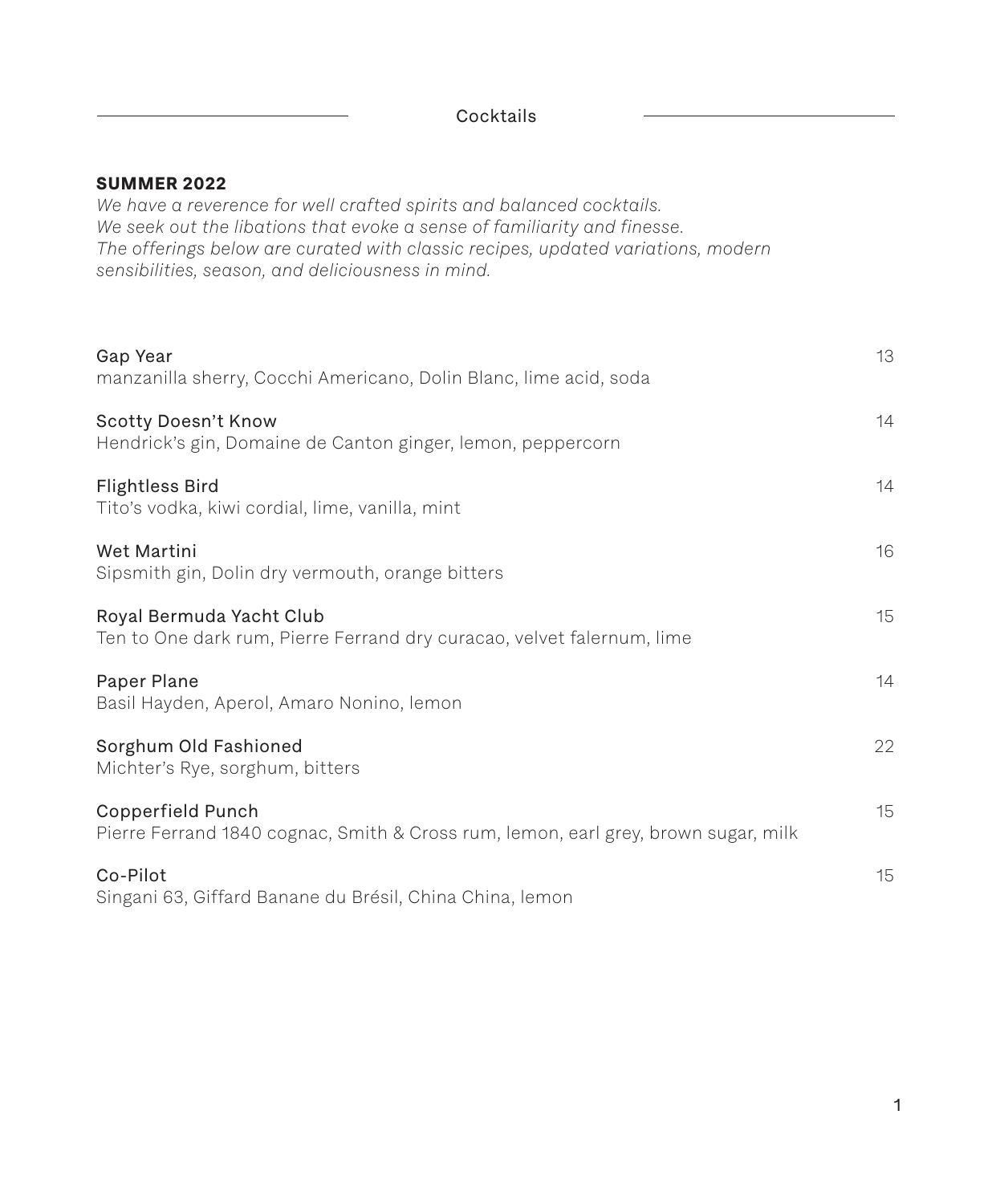| Wines By The Glass                                                                                                                                                |        |
|-------------------------------------------------------------------------------------------------------------------------------------------------------------------|--------|
| <b>BUBBLES</b>                                                                                                                                                    |        |
| CHARDONNAY-PINOT NOIR-MEUNIER, Louis Nicaise, 'Réserve,'<br>Montagne de Reims, Brut NV<br>-treat yourself to this fizzy delight                                   | 29/116 |
| ROSÉ OF XAREL-LO-MACABEU-PARELLADA-MONASTRELL, Raventós, 'de Nit,'<br>Conca del Riu Anoia, Spain '19<br>-top notch pretty pink Cava from a centuries old estate   | 16/64  |
| <b>WHITE</b>                                                                                                                                                      |        |
| GRÜNER VELTLINER, Ott, 'Amberg,' Wagram, Austria '20<br>-zested lime, white pepper, and snappy green goodness                                                     | 13/52  |
| VERDECA, Produttori di Manduria, 'Alice,' Salento, Puglia, Italy '21<br>-textural and brilliant; a peek at the delights southern Italian viticulture has to offer | 13/52  |
| CHENIN BLANC, Domaine des Hauts Baigneux, 'Les Chênes,'<br>Touraine Azey le Rideau, Loire, France '20<br>-get it while the chenin gettin' is good                 | 13/52  |
| TREBBIANO, Atilia, Abruzzo, Italy '20 (1L)<br>-florality and plush citrus buffeted with salty Mediterranean breezes                                               | 12/60  |
| CHARDONNAY, Failla, Sonoma Coast, CA, USA '19<br>-bottled California sunshine                                                                                     | 19/76  |
| VIOGNIER, Julien Cécillon, 'Invictus,' Rhône, France '20<br>-a study in balance; luscious texture, generous fruit + florals, freshness                            | 18/72  |
| RIESLING, Selbach Oster, Feinherb, Mosel, Germany '19<br>-sugar and spice and everything nice                                                                     | 13/52  |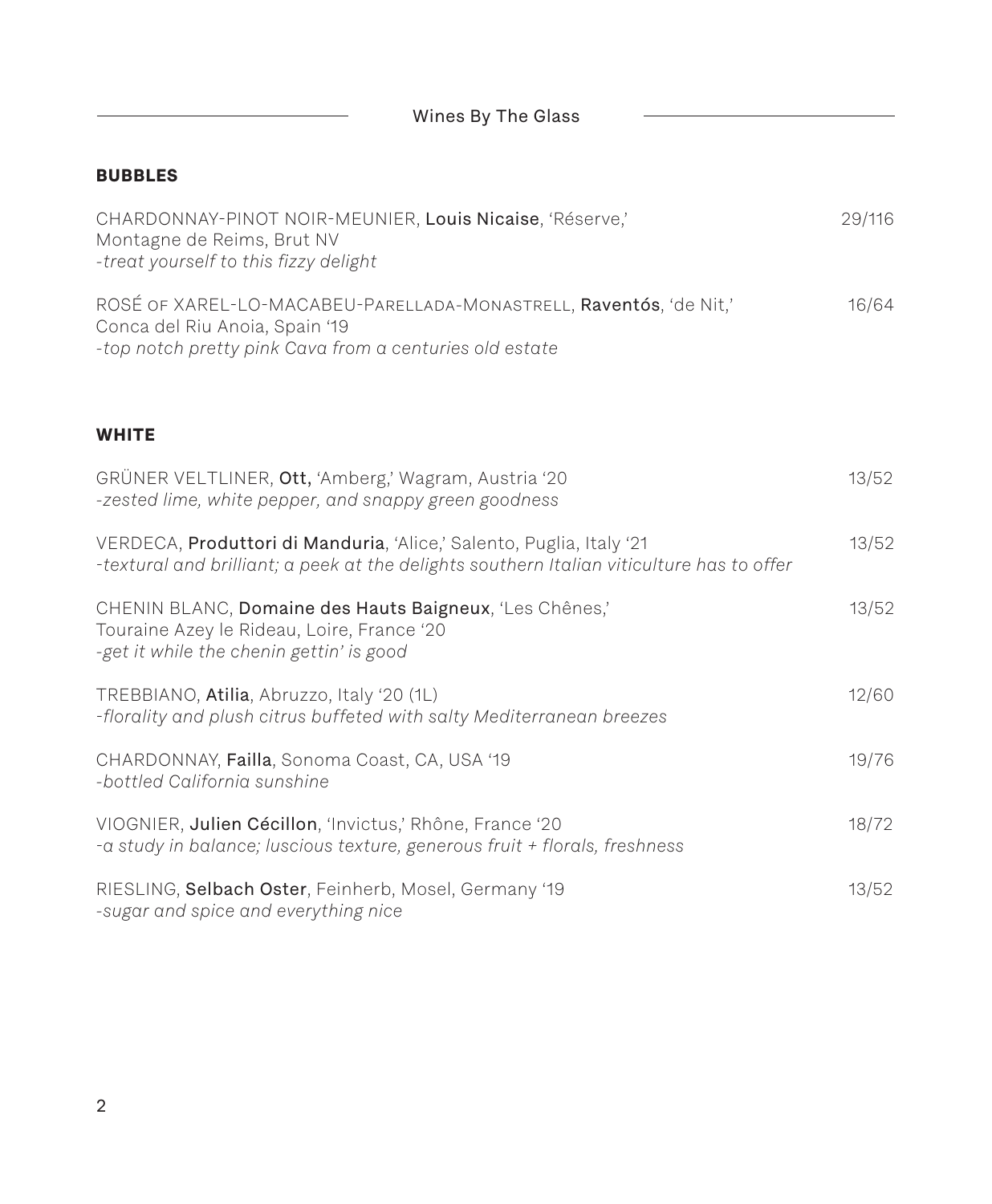Wines By The Glass

 $\overline{\phantom{a}}$ 

### **PINK + ORANGE**

| ROSÉ OF GRENACHE-SYRAH-MOURVÈDRE-COUNOISE, Matthiasson, CA, USA, '21<br>-a perennial favorite pink                                                   | 16/64 |
|------------------------------------------------------------------------------------------------------------------------------------------------------|-------|
| *** VERMENTINO-CANNONAU, Cardedu, 'Bucce,' Sardinia, Italy '20<br>-Car-de-DO have a glass-- seasoned with sea breezes and savory herbs               | 14/56 |
| <b>RED</b>                                                                                                                                           |       |
| GAMAY, Julien Sunier, 'Wild Soul,' Beaujolais, France '20<br>-wildly delicious                                                                       | 16/64 |
| PINOT NOIR, Tyler, Santa Rita Hills, CA, USA '20<br>-distinctively Santa Rita Hills--fruit, minerality and finesse                                   | 18/72 |
| MENCÍA, Guímaro, Ribeira Sacra, Spain '18<br>-dramatic, terraced slopes yield nuanced slate, hard spices, and sense of place                         | 16/64 |
| CABERNET FRANC, Manoir de la Tête, 'Bagatelle,' Saumur, Loire, France '20<br>-evocative of the region with a classic but not overly serious approach | 14/56 |
| SANGIOVESE-CABERNET SAUVIGNON-MERLOT, Campi Nuovi, Montecucco,<br>Tuscany, Italy '18<br>-Super Tuscan. Super Tasty.                                  | 17/68 |
| ZINFANDEL, Bedrock Wine Co., 'Old Vine,' CA, USA '20<br>-depth and substance from a project committed to highlighting field blends on old sites      | 16/64 |

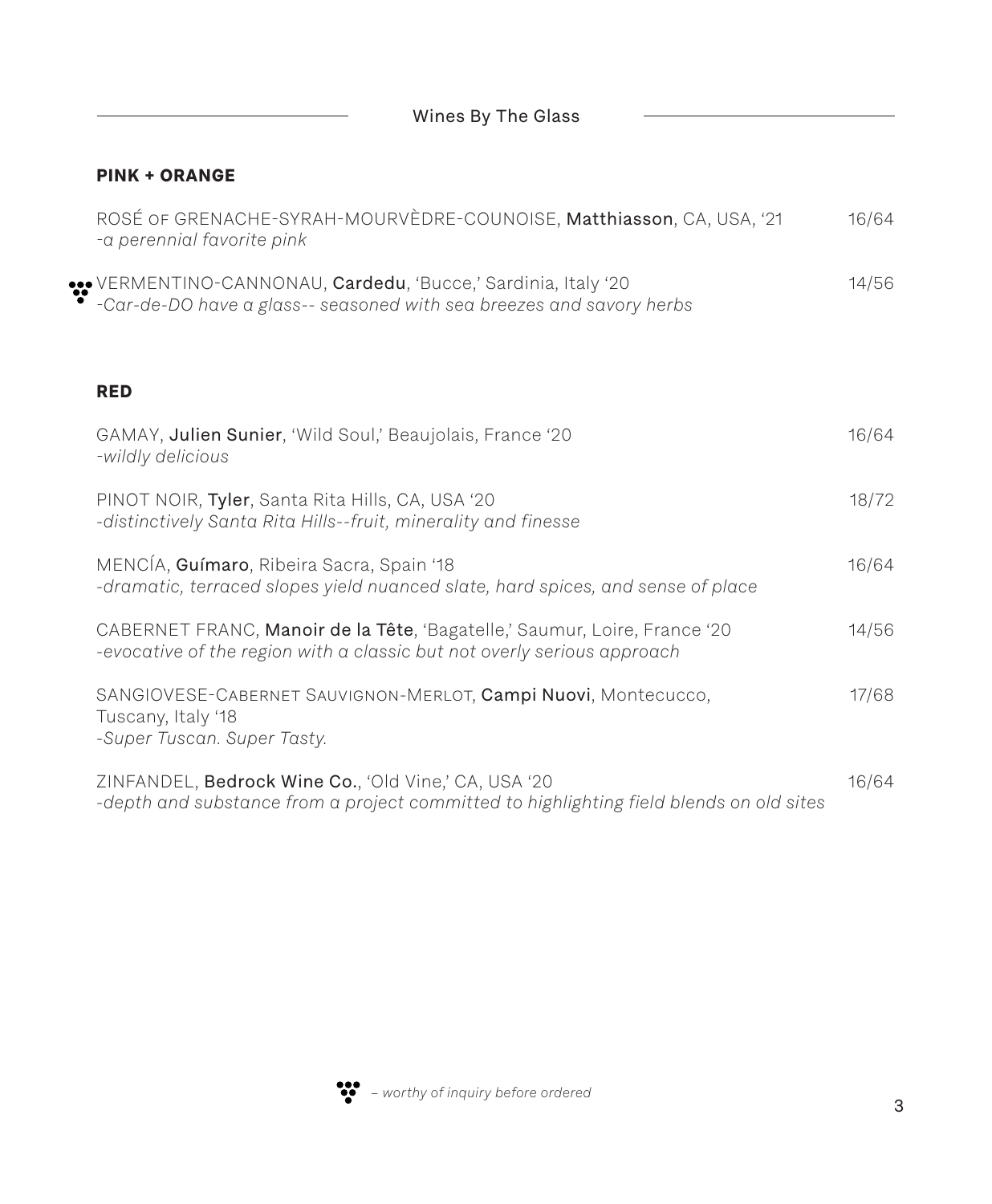$\overline{\phantom{a}}$ 

#### **BUBBLES – champagne**

 $\overline{\phantom{0}}$ 

| CHARDONNAY, Selosse, 'Initial,' Grand Cru, Avize, Côtes de Blancs, Brut NV                           | 440 |
|------------------------------------------------------------------------------------------------------|-----|
| CHARDONNAY, Pierre Peters, 'Cuvée de Réserve,' Mesnil-sur-Oger, Brut, NV                             | 136 |
| CHARDONNAY-MEUNIER-PINOT NOIR, Bérêche + Fils, 'Reserve,' Brut NV                                    | 110 |
| MEUNIER, La Closerie, 'Les Béguines,' Montagne de Reims, Extra Brut NV ('19)                         | 225 |
| MEUNIER-PINOT NOIR-CHARDONNAY, A. Lamblot, 'Intuition Nature,'<br>Montagne de Reims, Brut Nature '18 | 138 |
| PINOT BLANC, Vouette + Sorbée, 'Textures,' Aube, Brut Nature NV ('16)                                | 175 |
| PINOT NOIR, Marie Courtin, 'Efflorescence,' Côtes de Bar, Extra Brut '15                             | 155 |
| PINOT NOIR-CHARDONNAY, Pierre Paillard, 'Les Parcelles,'<br>Grand Cru, Bouzy, Extra Brut NV          | 120 |
| ROSÉ OF CHARDONNAY-PINOT NOIR-MEUNIER, Chartogne-Taillet,<br>Montagne de Reims, Brut NV              | 140 |
| <b>BUBBLES - SPARKLING WINE</b>                                                                      |     |
| NOSIOLA-VERDEALBARA-LAGARINO, Furlani, 'Alpino,' Trento, Italy NV                                    | 75  |

ROSÉ OF ST. LAURENT, Cruse Wine Co., 'Ricci Vineyard,' SA 84 Carneros, Sonoma, CA, USA Pétillant Naturel '20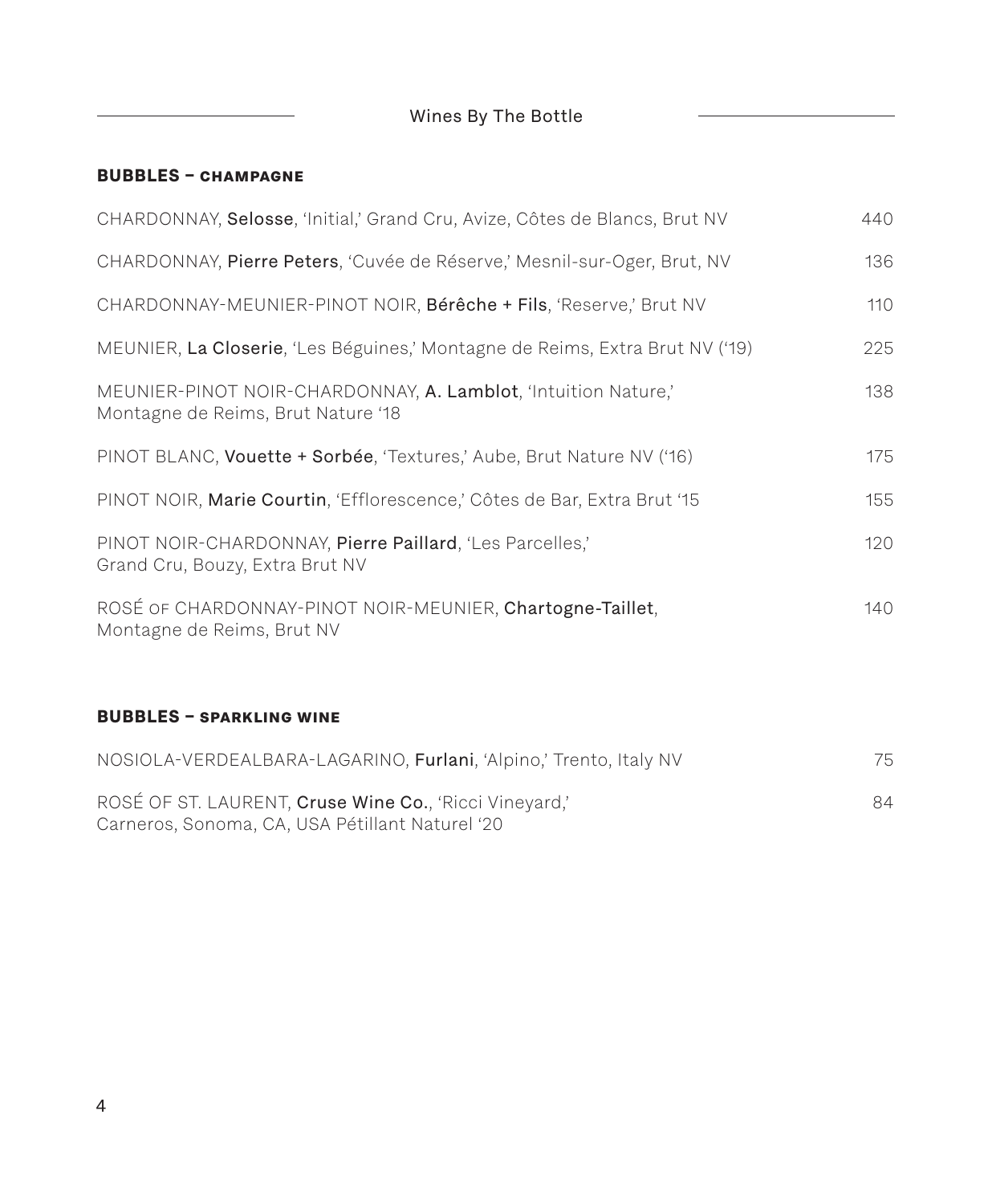# **ALSACE, AUSTRIA + GERMANY WHITE VARIETIES**

| GRÜNER VELTLINER, Hirsch, 'Ried Lamm,' Kamptal, Austria '19           | 126. |
|-----------------------------------------------------------------------|------|
| RIESLING, Müller-Catoir, 'Mandelgarten,' Spätlese, Pfalz, Germany '18 | 106. |
| RIESLING, Odinstal, '120 N.N.,' Trocken, Pfalz, Germany '19           | 85   |
| RIESLING, Christian Tschida, 'Laissez-Faire,' Burgenland, Austria '17 | 150  |
| RIESLING, Vignoble du Rêveur, 'Vibrations,' Sec. Alsace, France '19   | 64   |

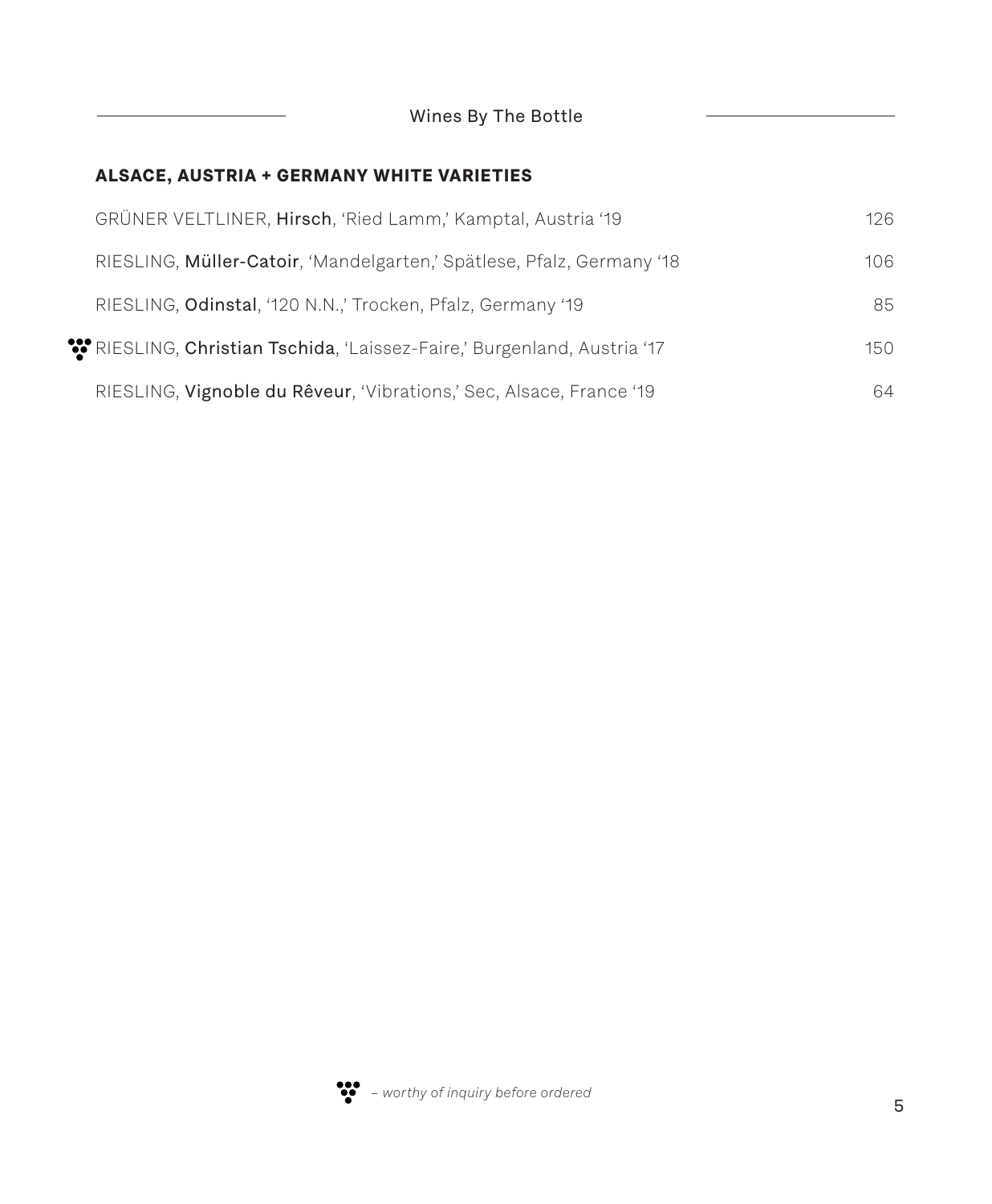# **ITALY, GREECE + SPAIN WHITES**

<u> 1980 - Johann Barnett, fransk politik (</u>

| ALBARINO, Eladio Pineiro, 'Envidia Cochina,' Rias Baixas, Spain '20                         | 76  |
|---------------------------------------------------------------------------------------------|-----|
| ASSYRTIKO, Domaine Sigalas, Santorini, Greece '20                                           | 98  |
| CARRICANTE, I Custodi, 'Ante,' Etna, Sicily, Italy '18                                      | 82  |
| FIANO-MALVASIA-TREBBIANO, Casebianche, 'Iscadoro,' Campania, Italy '18                      | 72  |
| FRIULANO, Ronco del Gnemiz, 'San Zuan,' Friuli Colli Orientali, Italy '20                   | 114 |
| FRIULANO-RIBOLLA GIALLA-CHARDONNAY, Massican, 'Annia,'<br>Napa Valley, CA, USA '21          | 84  |
| GARGANEGA-TREBBIANO TOSCANO-ETC, Guiseppe Quintarelli,<br>'Bianco Secco,' Veneto, Italy '20 | 108 |
| ** GODELLO-DOÑA BLANCA, La Vizcaína (Raul Perez), 'La del Vivo, Bierzo, Spain '20           | 90  |
| ** PALOMINO FINO, Equipo Navazos, 'Florpower 84,'<br>Sanlúcar de Barrameda, Spain '16       | 80  |
| PECORINO, De Fermo, 'Don Carlino,' Abruzzo, Italy '19                                       | 78  |
| PIGATO, Punta Crena, 'Ca da Rena,' Liguria, Italy '19                                       | 76  |
| TREIXADURA- GODELLO-ALBARIÑO, Luis Rodriguez, 'A Teixa,' Ribeiro, Spain '17                 | 95  |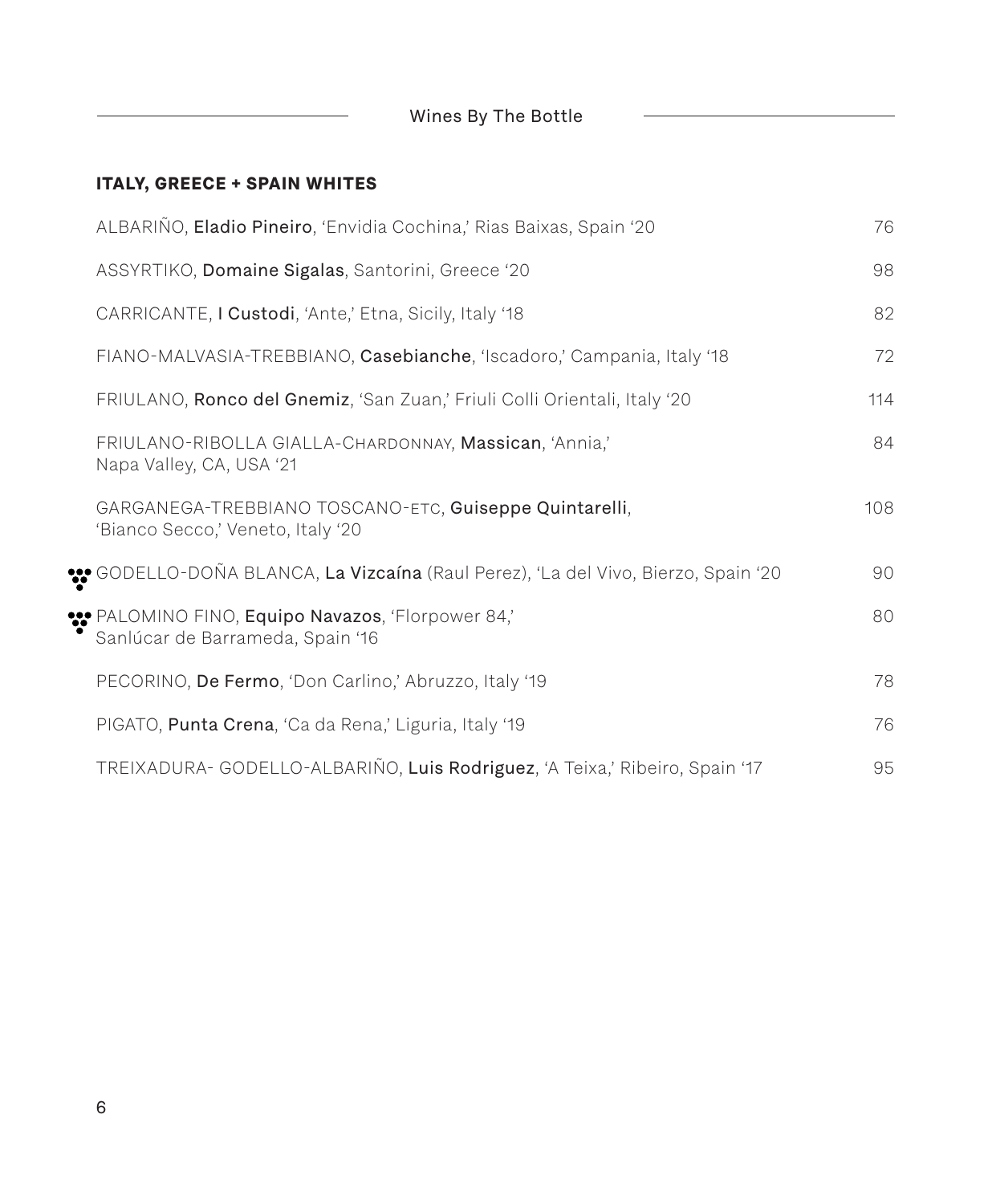Wines By The Bottle **Constant Contract Constant** 

# **LOIRE + OTHER FRENCH WHITE VARIETIES**

| ALIGOTÉ, Henri Prudhon, Burgundy, France '18                                                   | 70  |
|------------------------------------------------------------------------------------------------|-----|
| CHENIN BLANC, Château Pierre Bise, 'Clos Coulaine,' Savennières, Loire, France '18             | 86  |
| CHENIN BLANC, Domaine A+R Mosse, 'Les Bonnes Blanches,' Loire, France '18                      | 100 |
| CHENIN BLANC, Domaine Collier, 'La Charpentrie,' Saumur, Loire, France '17                     | 158 |
| CHENIN BLANC, Domaine de la Taille aux Loups, 'Remus,' Montlouis, Loire, France '20            | 86  |
| CHENIN BLANC, Thibaud Boudignon, Anjou, Loire, France '19                                      | 90  |
| JACQUÈRE-ALTESSE, Marie + Floiran Curtet, 'Tonnerre de Gres,' Savoie, France '19               | 86  |
| MARSANNE-ROUSSANNE, Lionel Faury, Saint Joseph, Rhône, France '19                              | 75  |
| MELON DE BOURGOGNE, Domaine de l'Ecu, 'Granite,' Muscadet Sèvre et Maine,<br>Loire, France '18 | 62  |
| MEUNIER, Benoît Déhu, 'La Rue des Noyers, Coteaux Champenois, France '18                       | 175 |
| SAUVIGNON BLANC, Venica + Venica, 'Ronco el Cerò,' Collio, Italy '20                           | 66  |
| SAUVIGNON BLANC, vonWinning, 'I,' Pfalz, Germany '19                                           | 96  |
| SAVAGNIN, Domaine du Pelican, Arbois, Jura, France '18                                         | 100 |

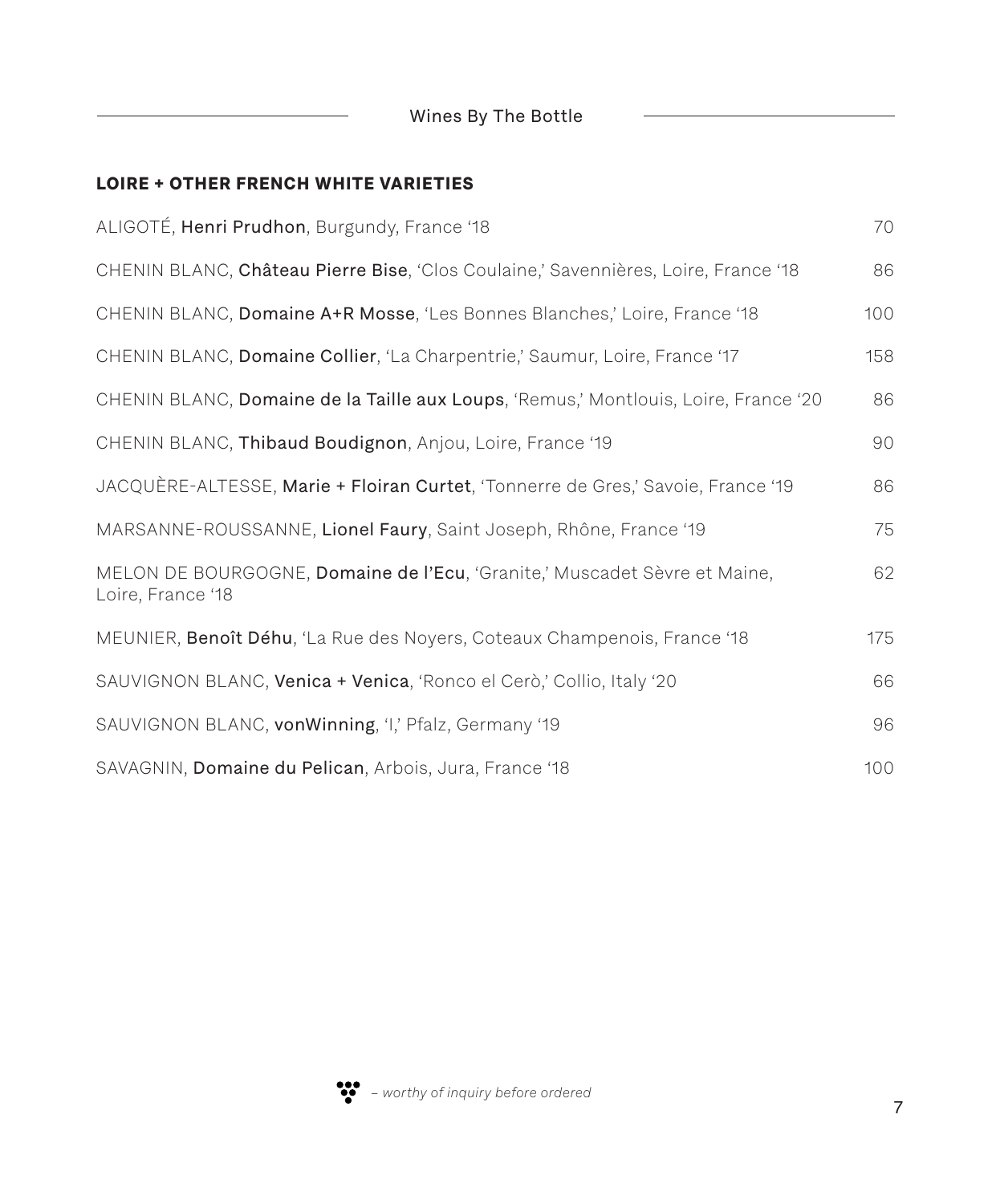# Wines By The Bottle **Constant Constant Constant Constant**

### **CHARDONNAY – old world**

<u> 1980 - Johann Barn, mars an t-Amerikaansk ferskeider (</u>

| Antoine Jobard, Burgundy, France '19                                  | 112 |
|-----------------------------------------------------------------------|-----|
| Domaine Ganevat, 'Les Chamois du Paradis,' Côtes du Jura, France '16  | 245 |
| Domaine Morey-Coffinet, Burgundy, France '20                          | 96  |
| Héritiers du Comte Lafon, Mâcon-Milly-Lamartine, Burgundy, France '20 | 78  |
| Moreau-Naudet, Chablis, Burgundy, France '20                          | 84  |
|                                                                       |     |
| <b>CHARDONNAY - NEW WORLD</b>                                         |     |
| Big Table Farm, 'The Wild Bee,' Willamette Valley, OR, USA '20        | 80  |
| Hope Well, Eola-Amity Hills, Willamette Valley, OR, USA '18           | 145 |
| Peay, Sonoma Coast, CA, USA '20                                       | 96  |
| Presqu'ile, Santa Maria Valley, CA, USA '18                           | 68  |
| Sandhi, 'Sanford + Benedict Vineyard,' Santa Rita Hills, CA, USA '19  | 100 |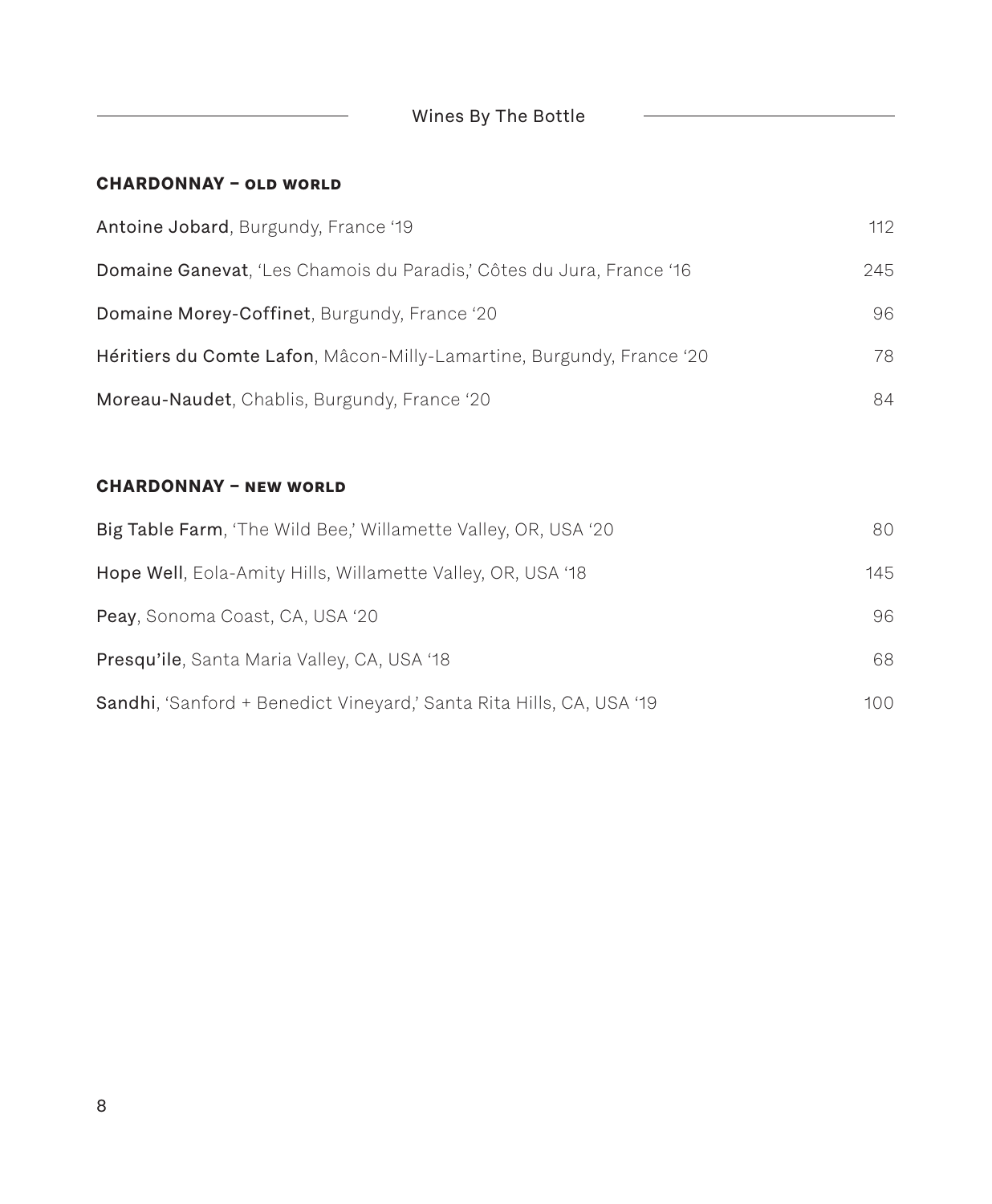$\overline{\phantom{0}}$ 

# **PINK + ORANGE WINES**

| ROSÉ OF GRENACHE-MOURVÈDRE-CINSAULT-SYRAH-ETC., Château Simone,<br>Palette, Provence, France '19                         | 135 |
|--------------------------------------------------------------------------------------------------------------------------|-----|
| ROSÉ OF TIBOUREN, Clos Cibonne, 'Tradition,' Côtes de Provence, France '20                                               | 80  |
| ROSÉ OF TOURIGA NACIONAL-GAMAY-ETC., Arnot-Roberts, CA, USA '21                                                          | 68  |
| ROSÉ OF ZINFANDEL-VERMENTINO, Martha Stouman, 'Post Flirtation,' CA, USA '21                                             | 78  |
|                                                                                                                          |     |
| "GARGANEGA, Sassara, 'Coconar,' Veneto, Italy '20                                                                        | 68  |
| MÜLLER THURGAU-RIESLING-GEWÜRTZTRAMINER-PINOT GRIS, Day Wines,<br>'Vin de Days l'Orange,' Willamette Valley, OR, USA '21 | 68  |
| PINOT GRIS, Jolie-Laide, CA, USA '21                                                                                     | 78  |
| ROUSANNE-MARSANNE-ETC., Domaine du Joncier, 'Lumen,' Rhône, France '19                                                   | 86  |
| SAUVIGNON BLANC, Domaine la Taupe, 'Surin,' Saumur, Loire, France '19                                                    | 78  |

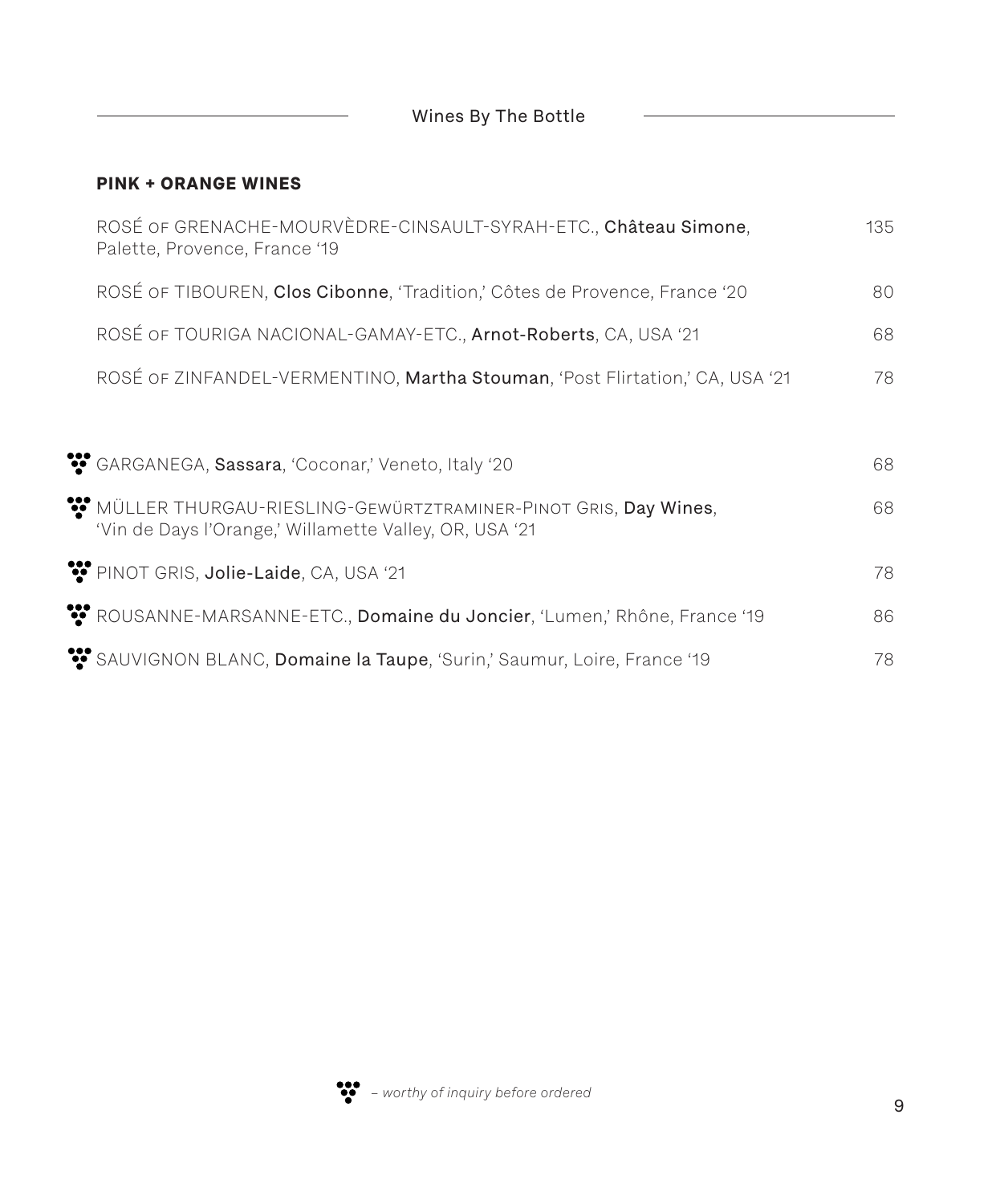# Wines By The Bottle **Constant Constant Constant Constant**

### **PINOT NOIR – old world**

<u> 1989 - Johann Barn, fransk politik (d. 1989)</u>

| <b>Charlopin-Tissier</b> , 'Vieilles Vignes,' Côte de Nuits Villages, Burgundy, France '19 | 100 |
|--------------------------------------------------------------------------------------------|-----|
| Domaine Charles Audoin, 'Les Longeroies,' Marsannay, Burgundy, France '17                  | 122 |
| <b>Domaine Lejeune, 'Les Poutures,' 1er Cru, Pommard, Burgundy, France '19</b>             | 148 |
| Domaine de Montille, 'Les Greves,' 1er Cru, Beaune, Burgundy, France '17                   | 172 |
| Marcel Deiss, Alsace, France '19                                                           | 84  |

# **PINOT NOIR – NEW world**

| Day Wines, 'Johan Vineyard,' Van Duzer Corridor, Willamette Valley, OR, USA '18 | 98   |
|---------------------------------------------------------------------------------|------|
| <b>Enfield Wine Co.</b> , 'Heron Lake Vineyard,' Wild Horse Valley, CA, USA '19 | 90   |
| Eyrie Vineyards, 'Daphne,' Willamette Valley, OR, USA '17                       | 124  |
| Hirsch Vineyards, 'Bohan Dillon,' Sonoma Coast, CA, USA '19                     | 90   |
| Raen, 'Sea Field Vineyard,' Fort-Ross Seaview, Sonoma Coast, CA, USA '18        | 190  |
| Rhys, 'Alesia,' Santa Cruz, CA, USA '17                                         | 102  |
| Whitcraft, 'Pommard Clone,' Pence Ranch Vineyard, Santa Rita Hills, CA, USA '19 | 126. |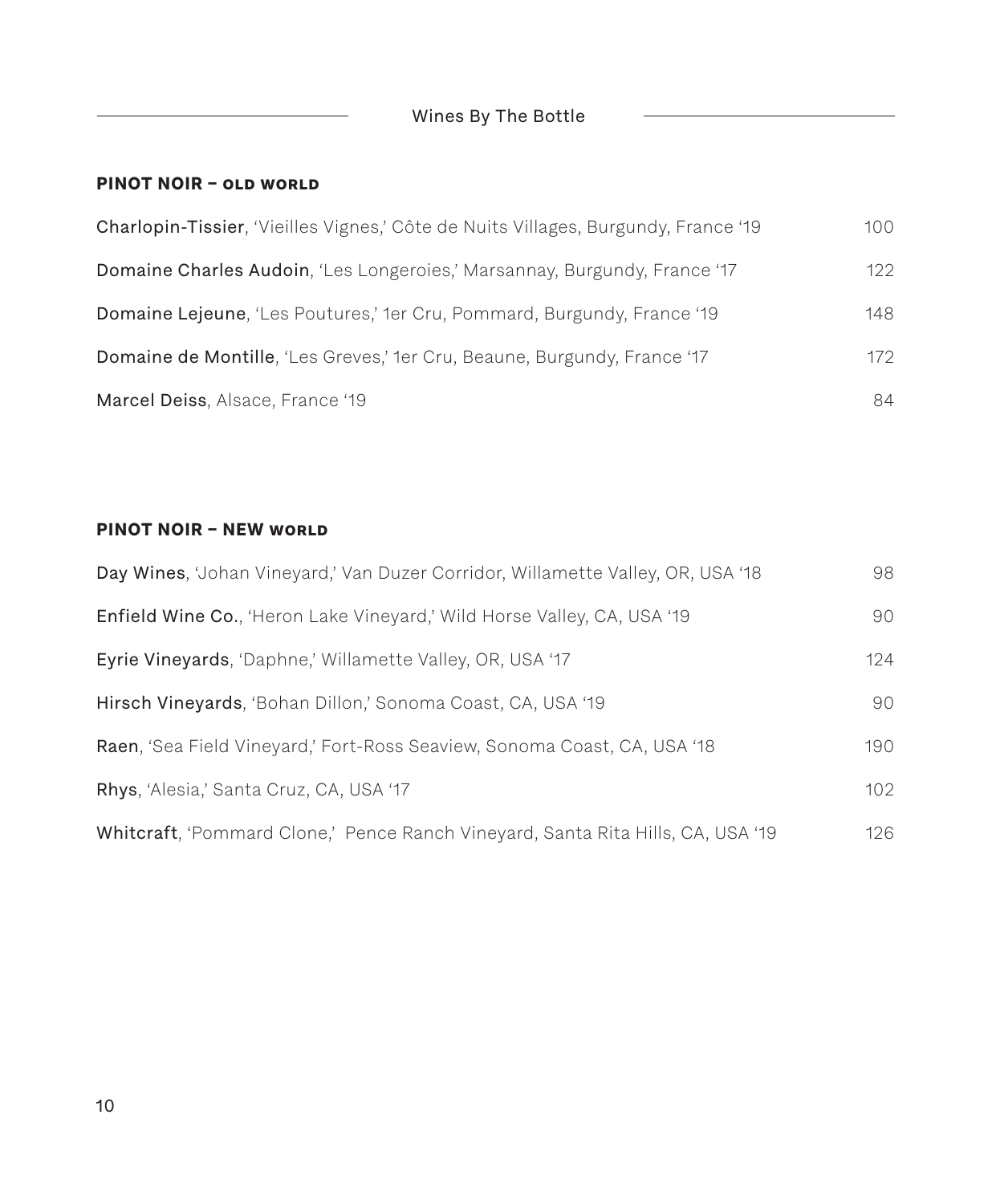# **BEAUJOLAIS RED VARIETIES**

 $\mathbb{R}^2$ 

| GAMAY, Anne-Sophie Dubois, 'l'Alchimiste,' Beaujolais, France '20                            | 80  |
|----------------------------------------------------------------------------------------------|-----|
| GAMAY, Bonnet Cotton, 'Les Grillés,' Côte de Brouilly, Beaujolais, France '20                | 90  |
| GAMAY, Domaine de la Grand'Cour, 'Clos de la Grand'Cour,' Fleurie,<br>Beaujolais, France '20 | 99  |
| GAMAY, Sylvain Martel, 'Bessay,' Julienas, Beaujolais, France '20                            | 86. |
| PINOT NOIR-GAMAY, Philippe Tessier, 'Point du Jour', Cheverny, Loire, France '20             | 70  |
| POULSARD, Bénédicte + Stéphane Tissot, 'Vieilles Vignes,' Arbois, Jura, France '20           | 145 |
| TROUSSEAU-CABERNET PFEFFER-VALDIGUIÉ-GAMAY, Jolie-Laide, CA, USA '21                         | 84  |

#### **SPAIN RED VARIETIES**

|                     | GARNACHA, Joan d'Argatà, 'Finca l'Argatà,' Monsant, Catalunya, Spain '17                                  | 88  |
|---------------------|-----------------------------------------------------------------------------------------------------------|-----|
|                     | GARNACHA-CARIGNAN, 4 Monos, 'Cien Lanzas,' Cenicientos, Madrid, Spain '18                                 | 86  |
|                     | MANTONEGRO, Ca'n Verdura, 'Supernova,' Binissalem, Mallorca, Spain '20                                    | 75  |
|                     | MOURATON-MENCÍA-GARNACHA TINTORERA-ETC., Daterra Viticultures,<br>'Azos da Vila,' Val do Bibei, Spain '19 | 84  |
| $\ddot{\mathbf{v}}$ | TEMPRANILLO-GRANACHA-ETC., R. López de Heredia, 'Viña Tondonia,'<br>Reserva, Rioja, Spain '10             | 118 |
|                     | TREPAT, Lectores Vini, 'Pomagrana,' Conca de Barbera, Catalonia, Spain '20                                | 64. |

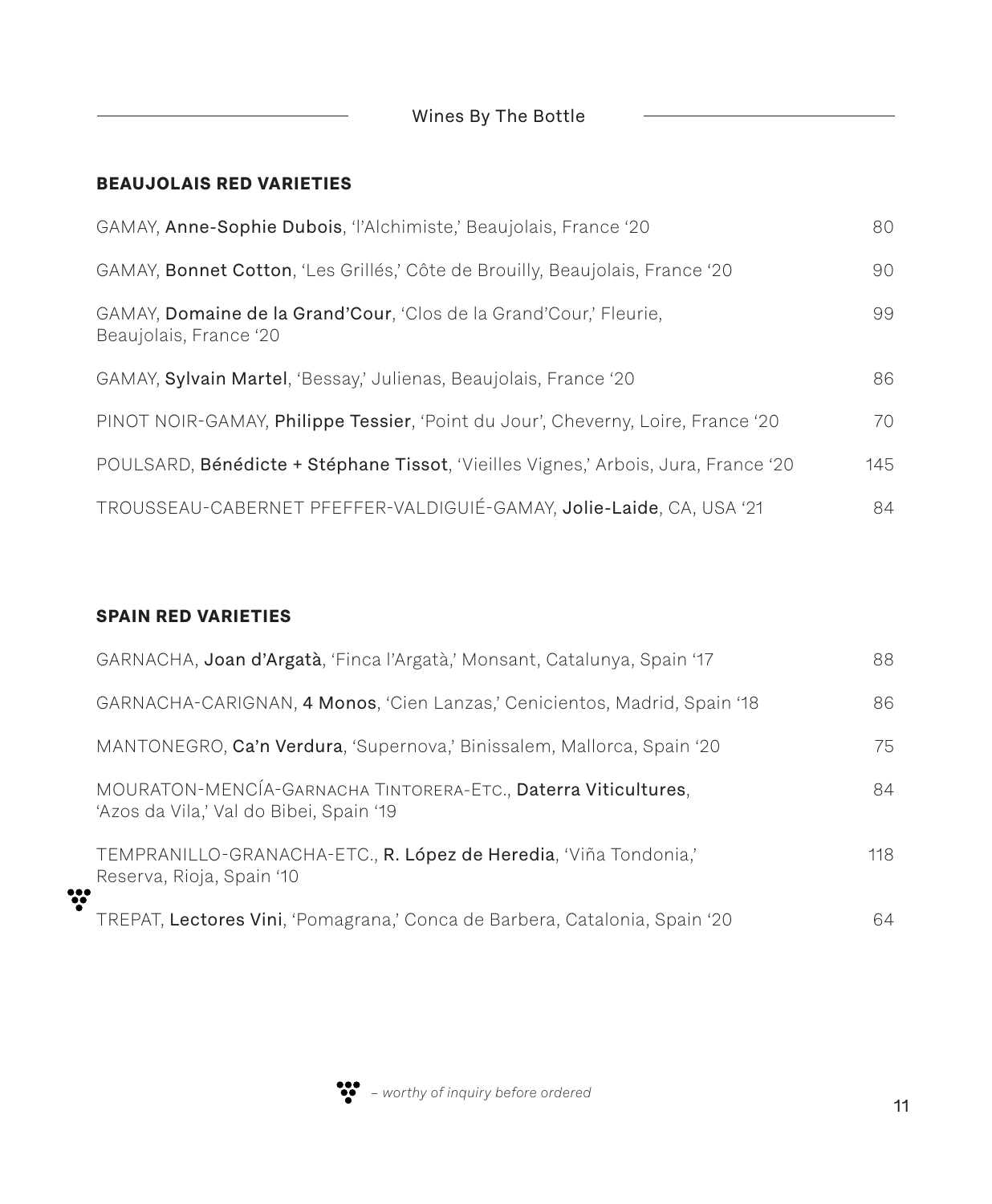$\begin{tabular}{ll} \multicolumn{2}{c} {\textbf{1}} & \multicolumn{2}{c} {\textbf{1}} & \multicolumn{2}{c} {\textbf{1}} \\ \multicolumn{2}{c} {\textbf{1}} & \multicolumn{2}{c} {\textbf{1}} & \multicolumn{2}{c} {\textbf{1}} \\ \multicolumn{2}{c} {\textbf{1}} & \multicolumn{2}{c} {\textbf{1}} & \multicolumn{2}{c} {\textbf{1}} \\ \multicolumn{2}{c} {\textbf{1}} & \multicolumn{2}{c} {\textbf{1}} & \multicolumn{2}{c} {\textbf{1}} \\ \multicolumn{2}{c} {\textbf{1}} & \multicolumn$ 

# **ITALY RED VARIETIES**

 $\overline{\phantom{0}}$ 

| NEBBIOLO, Caves de Donnas, Vallée d'Aoste, Italy '18                                 | 80  |
|--------------------------------------------------------------------------------------|-----|
| NEBBIOLO, Cocito, Riserva, Barbaresco, Piedmont, Italy '12                           | 130 |
| NEBBIOLO, <b>Proprieta Sperino</b> , Lessona, Piedmont, Italy '15                    | 124 |
| NEBBIOLO-CROATINA-VESPOLINA, Colombera + Garella, Bramaterra,<br>Piedmont, Italy '17 | 92  |
| NERELLO MASCALESE-NERELLO CAPPUCCIO, Ciro Biondi, 'Outis,' Etna, Sicily '18          | 90  |
| ROSSESE, Ka'Manciné, 'Galeae,' Dolceacqua, Liguria, Italy '18                        | 88  |
| SANGIOVESE, Montevertine, 'Le Pergole Torte,' Tuscany, Italy '18                     | 325 |
| SANGIOVESE, Le Ragnaie, Brunello di Montalcino, Tuscany, Italy '17                   | 155 |
| SANGIOVESE, Sesti, Rosso di Montalcino, Tuscany, Italy '19                           | 90  |
| TEROLDIGO, Nüsserhof, 'Tygo,' Alto Adige, Italy '15                                  | 120 |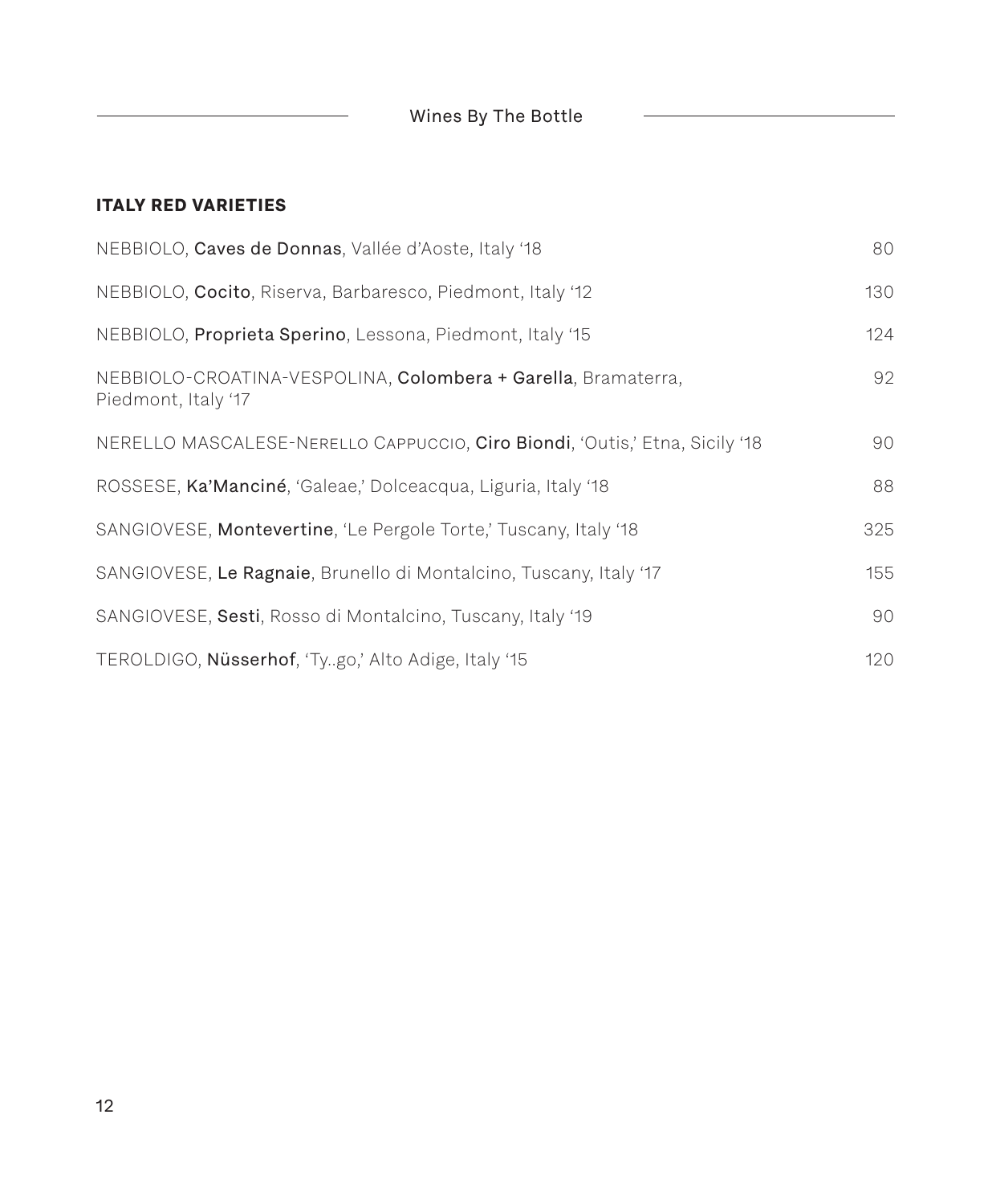$\frac{1}{\sqrt{2}}$ 

# **BORDEAUX + RHÔNE RED VARIETIES**

÷.

| CABERNET FRANC, Château Yvonne, Saumur-Champigny, Loire, France '19                                               | 88  |
|-------------------------------------------------------------------------------------------------------------------|-----|
| CABERNET SAUVIGNON, Corison, St. Helena, Napa Valley, CA, USA '18                                                 | 180 |
| CABERNET SAUVIGNON, Martin Ray, Santa Cruz Mountains, CA, USA '19                                                 | 80  |
| CABERNET SAUVIGNON-CABERNET FRANC-MERLOT-PETIT VERDOT-MALBEC,<br>Château Fonbadet, Pauillac, Bordeaux, France '16 | 116 |
| CARIGNAN-GRENACHE-CABERNET SAUVIGNON, Ruth Lewandowski,<br>'Boaz,' Testa Vineyard, CA, USA '20                    | 92  |
| GRENACHE-MOURVÈDRE, Domaine Jérôme Gradassi, Châteauneuf-du-Pape,<br>Rhone, France '20                            | 100 |
| MERLOT, Inconnu, Los Carneros, Sonoma, CA, USA '18                                                                | 90  |
| SCIACCARELLU-NIELLUCCIU, Comte Abbatucci, 'Cuvée Faustine,' Cosica, France '20                                    | 88  |
| SYRAH, Chambeyron-Manin, Côtie-Rôtie, Rhône, France '18                                                           | 150 |
| SYRAH, Pierre Gonon, 'Les Iles Feray,' VdP de L'Ardèche, Rhône, France '18                                        | 125 |
| ZINFANDEL, Tzum, 'Fionn Spring Ephemeral,' Colombia Gorge, OR, USA '19                                            | 103 |



*– worthy of inquiry before ordered*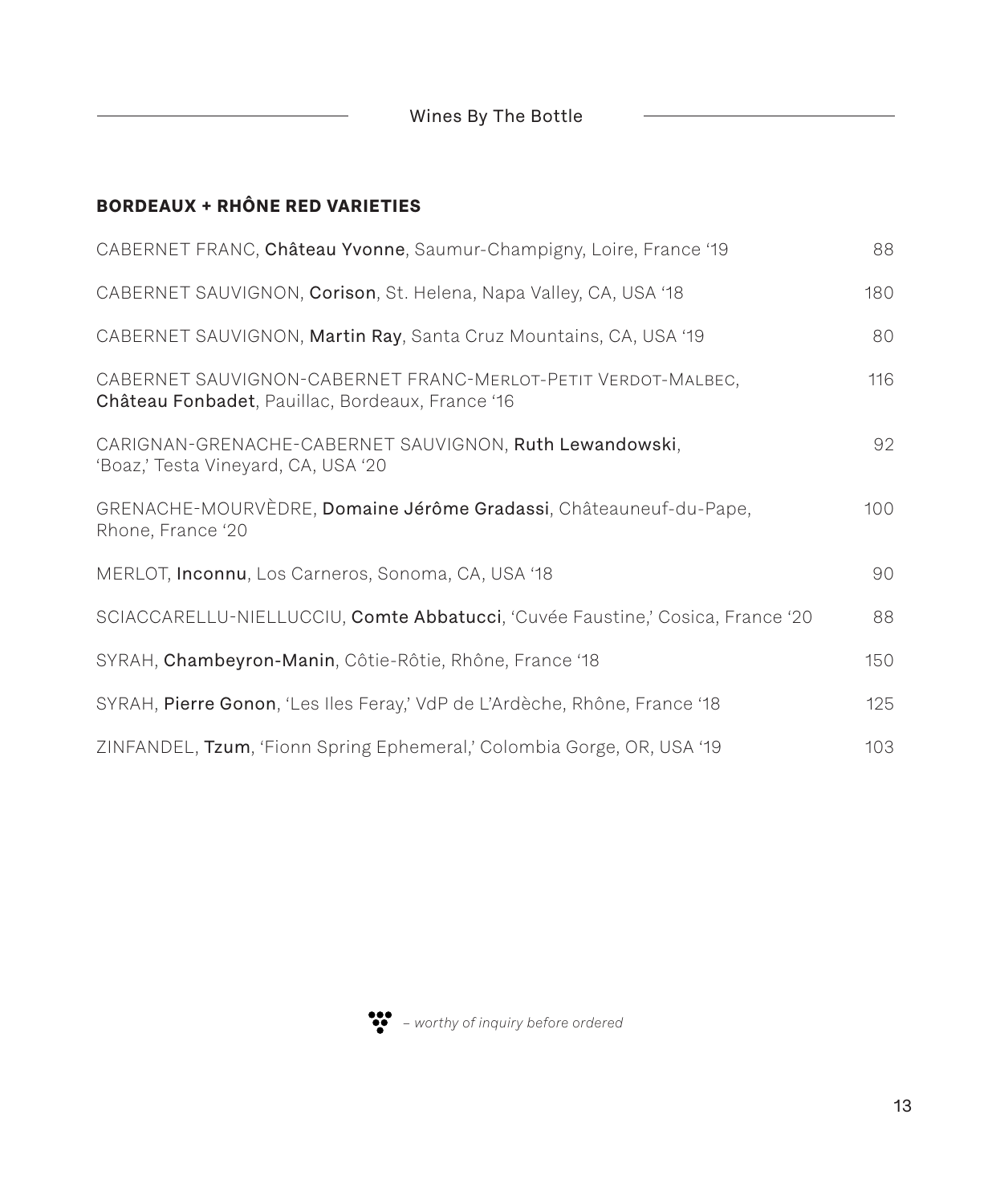# Spirits

### **AMERICAN WHISKEY**

|  |  | <b>SCOTCH WHISKY</b> |
|--|--|----------------------|
|  |  |                      |

L.

| Angel's Envy                   | 18 |
|--------------------------------|----|
| Basil Hayden's                 | 14 |
| Blade + Bow                    | 16 |
| <b>Buffalo Trace</b>           | 13 |
| Chattanooga Whiskey:           | 14 |
| Cask 111                       |    |
| Eagle Rare                     | 14 |
| Elijah Craig: Small Batch      | 11 |
| Four Roses: Yellow Label       | 10 |
| High West:                     | 11 |
| American Prairie               |    |
| High West:                     | 13 |
| American Prairie Single Barrel |    |
| Knob Creek                     | 10 |
| Maker's Mark                   | 10 |
| Michter's                      | 13 |
| Noah's Mill                    | 17 |
| Willett Pot Still              | 17 |
| Woodford Reserve               | 10 |
|                                |    |

### **RYE WHISKEY**

| Angel's Envy Rye         | 26 |
|--------------------------|----|
| Elijah Craig Rye         | 11 |
| Michter's Rye            | 13 |
| Old Forester Rye         | 10 |
| Rittenhouse Rye          | 10 |
| Russel's Reserve Rye 6yr | 15 |
| Whistle Pig Rye 10yr     | 20 |

### **VODKA**

| <b>Belvedere</b>   | 11 |
|--------------------|----|
| Grey Goose         | 11 |
| Ketel One          | 10 |
| St. George: Citrus | 10 |
| Tito's             | 10 |

| Balvenie Caribbean Cask   | 30 |
|---------------------------|----|
| 14yr                      |    |
| Dewar's White Label       | 10 |
| Glenlivet 12yr            | 12 |
| Glenmorangie 10yr         | 12 |
| Johnny Walker Black Label | 11 |
| Laphroaig 10yr            | 19 |
| Macallan 18yr             | 48 |
| Monkey Shoulder           | 10 |
| Oban 14                   |    |

### **GIN**

|   | Beefeater              | 10 |
|---|------------------------|----|
| 3 | Bombay Sapphire        | 10 |
|   | Hayman's Old Tom       | 10 |
|   | Hendrick's             | 10 |
| ) | High Wire Hat Trick    | 10 |
|   | Monkey 47              | 16 |
|   | Nolet's Silver         | 14 |
|   | Sipsmith               | 10 |
|   | St. George Bontanivore | 10 |
|   |                        |    |

#### **RUM**

| Brugal Añejo        | 10 |
|---------------------|----|
| Denizen White Oak   | 10 |
| Flor de Caña 5yr    | 10 |
| Goslings Black Seal | 10 |
| Mt. Gav             | 11 |
| Ten to One Dark     | 13 |
| The Real McCoy 5yr  | 11 |
|                     |    |

# **TEQUILA**

| Casamigos Blanco   | 17 |
|--------------------|----|
| Casamigos Reposado | 18 |
| Chamucos Blanco    | 12 |
| Chamucos Reposado  | 14 |
| Espolón Reposado   | 11 |
| Herradura Blanco   | 11 |
| Herradura Reposado | 12 |
| Herradura Añejo    | 14 |
| Lunazul Blanco     | 10 |
| Tears of Llorona   | 30 |
| Extra Añejo        |    |

### **MEZCAL**

| Unión Uno         | 10  |
|-------------------|-----|
| Del Maguey 'Vida' | 10  |
| Yuu Baal Joven    | 13. |

# **AMARO**

| 0         | Angostura        | 9  |
|-----------|------------------|----|
|           | Averna           | 10 |
|           | <b>Braulio</b>   | 10 |
|           | Cardamaro        | 9  |
|           | China China      | 12 |
| 0         | Cynar            | 9  |
| 0         | Fernet Branca    | 9  |
| 0         | Meletti          | 10 |
| 0         | Montenegro       | 11 |
| 11        | Nardini          | 10 |
| 3         | Ramazzotti       | 9  |
| $\vert$ 1 | St. George:      | 9  |
|           | Bruto Americano  |    |
|           | Vecchio del Capo |    |
|           | Zucca            |    |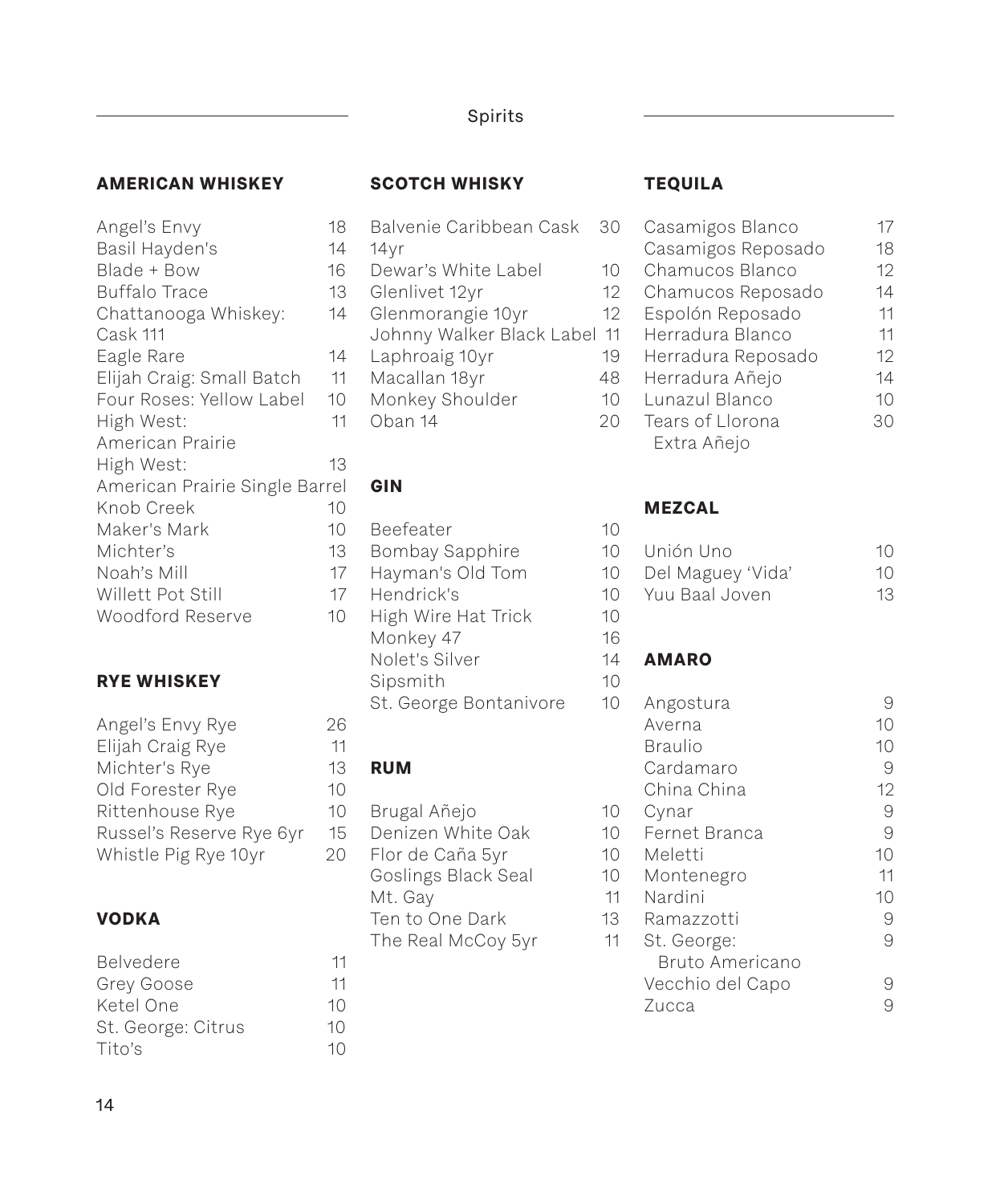| <b>COGNAC + CALVADOS</b>                                                                 | <b>SHERRY</b><br>3oz pour |                                                           |    |
|------------------------------------------------------------------------------------------|---------------------------|-----------------------------------------------------------|----|
| Ansac, Cognac, VS                                                                        | 10                        |                                                           |    |
| Pierre Ferrand, Cognac, '1840'                                                           | 14                        | Amontillado, La Cigarrera                                 | 9  |
| Boulard, Calvados, VSOP<br>14                                                            |                           | Cream, Bodegas M. Gil Luque,<br>'Leyenda'                 | 9  |
|                                                                                          |                           | Pedro Ximénez, Toro Albalá, 'Don PX,'<br>Gran Reserva '94 | 18 |
| <b>GRAPPA</b>                                                                            |                           |                                                           |    |
| Merlot, Nonino, Italy                                                                    | 16                        | <b>MADEIRA</b>                                            |    |
|                                                                                          |                           | 3oz pour                                                  |    |
| <b>LATE HARVEST + BOTRYTIS</b>                                                           |                           | Broadbent, Sercial 10yr                                   | 18 |
| Furmint-Welschriesling-Weisburgunder,<br>28<br>Heidi Schröck, Beerenauslese, Burgenland, |                           | Henriques + Henriques, Malvasia 15yr                      | 22 |
| Austria '20 (3oz)                                                                        |                           | Henriques + Henriques, Verdelho 10yr                      | 18 |
| Malvasia di Bosa, G.Battista Columbu,<br>Riserva, Sardinia '13 (3oz)                     | 17                        |                                                           |    |
| Semillon-Sauvignon Blanc-Muscadelle,                                                     | 22                        | <b>PORT</b><br>3oz pour                                   |    |
| Château les Justices,                                                                    |                           |                                                           | 10 |
| Sauternes, Bordeaux, France '17 (3oz)                                                    |                           | Niepoort, Tawny                                           |    |
| Moscato d'Asti, La Spinetta, 'Biancospino,' 60                                           |                           | Niepoort, LBV '17                                         | 13 |

Piedmont, Italy '21 *(750mL)*